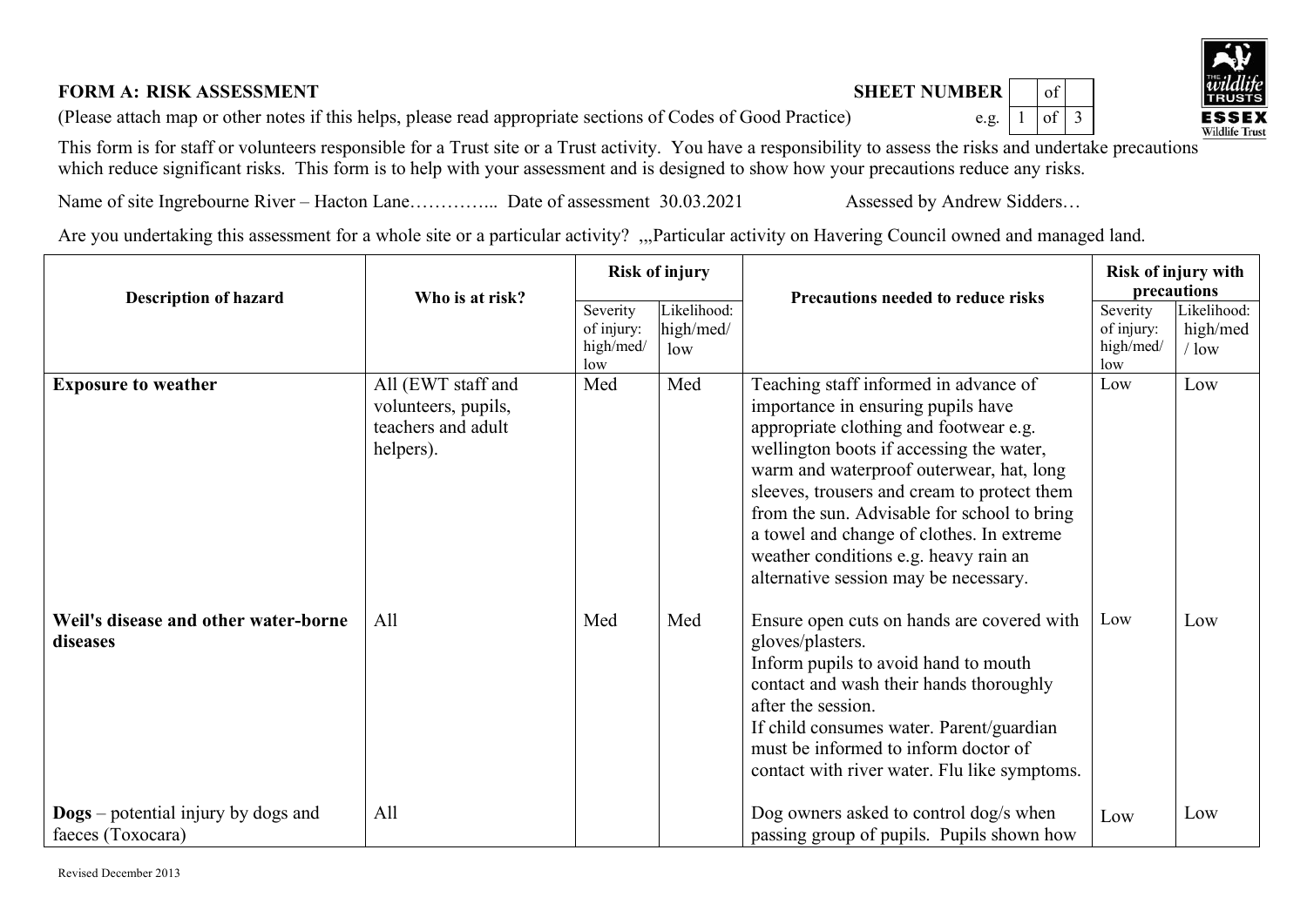|                                                        |     |     |     | to respond if approached by a dog. Make<br>group aware of dog faeces and to avoid<br>treading in or touching it. If contact is made<br>ensure hands are washed. Hands away from<br>eyes and mouth at all times.                                                                                                                                                             |     |     |
|--------------------------------------------------------|-----|-----|-----|-----------------------------------------------------------------------------------------------------------------------------------------------------------------------------------------------------------------------------------------------------------------------------------------------------------------------------------------------------------------------------|-----|-----|
| Trips, slips and falls<br>Uneven surfaces – river bed. | All | Med | Med | Site assessment to be carried out on the<br>same day to assess the suitability of the<br>river flow speed and water depth and the<br>ground conditions.<br>Pupils briefed and engaged with spotting<br>hazards and how to avoid them.<br>Point out slippery surfaces and trip hazards.<br>Remove hazard where possible. No running.                                         | Low | Low |
| <b>Falling in the water</b>                            | All | Med | Med | River based activity will be adapted or<br>changed if the flow and or depth of the river<br>is hazardous.<br>Only use suitable access points to the river<br>avoiding slippery banks and safe distance<br>from river edge.<br>Introduce pupils how to safely walk on the<br>river bed surface in water and what to<br>expect to help them adjust and keep their<br>balance. | Low | Low |
| Minor cuts and insect bites and stings                 | All | Med | Med | School advised to ensure pupils and staff<br>wear long sleeves and trousers. Inform<br>pupils to be aware of nettles and thorned<br>plants. Some invertebrates should not be<br>handled e.g. wasps and bees.<br>Ensure hands are washed thoroughly.                                                                                                                         | Low | Low |
| Litter – on land and in the water                      | All | Med | Med | Area to be used checked in advance and<br>hazardous litter removed if safe to do so.<br>Pupils advised of hazard – not to touch litter                                                                                                                                                                                                                                      | Low | Low |